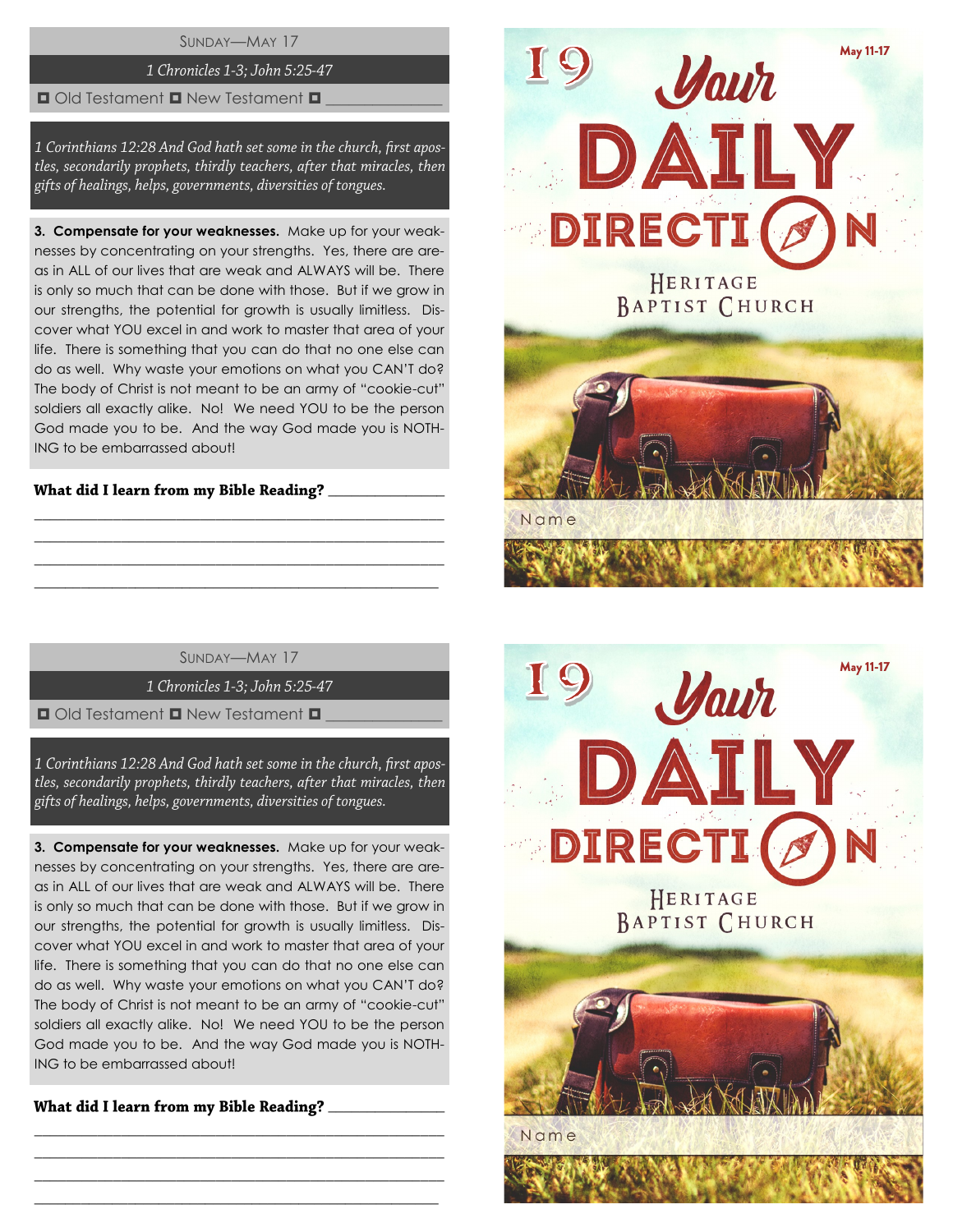MONDAY—MAY 11

# 2 Kings 13-14; John 2

## $\Box$  Old Testament  $\Box$  New Testament  $\Box$

Psalm 27:1 The LORD is my light and my salvation; whom shall I fear? the LORD is the strength of my life; of whom shall I be afraid?

**2. Face Your Problem.** Look squarely at the thought that keeps gnawing at you from the back of your mind or from deep within your heart, causing a black cloud to hang over your head day and night. It would be a good idea to get alone where no one can interfere with your thoughts. Then list al the things that you dislike about yourself. Nobody is going to see this paper unless you choose to show someone, so be completely honest. Identify your most serious problems as best as possible. Then when you are finished, go back through the list and put a checkmark by those items that worry you the most—the problems that you spend the most time thinking and fretting about.

## What did I learn from my Bible Reading?\_\_

SATURDAY—MAY 16

2 Kings 24-25; John 5:1-24

 $\Box$  Old Testament  $\Box$  New Testament  $\Box$ 

Exodus 4:10 ¶ And Moses said unto the LORD, O my Lord, I am not eloquent, neither heretofore, nor since thou hast spoken unto thy servant: but I am slow of speech, and of a slow tongue.

If you read your Bible—and I hope you do—you'll learn that God does not choose superstars to do His work. All through the ages, God has selected ordinary people with human flaws, people who were less than perfect, to do His jobs. When Jesus was choosing His disciples, He didn't select the most powerful and popular men in the country at the time. He chose ordinary fisherman, and even a tax collector who was hated among the community. You may remember the story of Moses. He felt very inadequate and inferior, just as so many people do today. Just like Moses, your excuses won't work, because God intends to HELP you do whatever it is that He has called you to do! You have with you God's power!

#### \_\_\_\_\_\_\_\_\_\_\_\_\_\_\_

MONDAY—MAY 11

\_\_\_\_\_\_\_\_\_\_\_\_\_\_\_\_\_\_\_\_\_\_\_\_\_\_\_\_\_\_\_\_\_\_\_\_\_\_\_\_\_\_\_\_\_\_\_\_\_\_\_\_ \_\_\_\_\_\_\_\_\_\_\_\_\_\_\_\_\_\_\_\_\_\_\_\_\_\_\_\_\_\_\_\_\_\_\_\_\_\_\_\_\_\_\_\_\_\_\_\_\_\_\_\_ \_\_\_\_\_\_\_\_\_\_\_\_\_\_\_\_\_\_\_\_\_\_\_\_\_\_\_\_\_\_\_\_\_\_\_\_\_\_\_\_\_\_\_\_\_\_\_\_\_\_\_\_ \_\_\_\_\_\_\_\_\_\_\_\_\_\_\_\_\_\_\_\_\_\_\_\_\_\_\_\_\_\_\_\_\_\_\_\_\_\_\_\_\_\_\_\_\_\_\_\_\_\_\_\_

2 Kings 13-14; John 2

 $\Box$  Old Testament  $\Box$  New Testament  $\Box$ 

Psalm 27:1 The LORD is my light and my salvation; whom shall I fear? the LORD is the strength of my life; of whom shall I be afraid?

**2. Face Your Problem.** Look squarely at the thought that keeps gnawing at you from the back of your mind or from deep within your heart, causing a black cloud to hang over your head day and night. It would be a good idea to get alone where no one can interfere with your thoughts. Then list al the things that you dislike about yourself. Nobody is going to see this paper unless you choose to show someone, so be completely honest. Identify your most serious problems as best as possible. Then when you are finished, go back through the list and put a checkmark by those items that worry you the most—the problems that you spend the most time thinking and fretting about.

\_\_\_\_\_\_\_\_\_\_\_\_\_\_\_\_\_\_\_\_\_\_\_\_\_\_\_\_\_\_\_\_\_\_\_\_\_\_\_\_\_\_\_\_\_\_\_\_\_\_\_\_ \_\_\_\_\_\_\_\_\_\_\_\_\_\_\_\_\_\_\_\_\_\_\_\_\_\_\_\_\_\_\_\_\_\_\_\_\_\_\_\_\_\_\_\_\_\_\_\_\_\_\_\_ \_\_\_\_\_\_\_\_\_\_\_\_\_\_\_\_\_\_\_\_\_\_\_\_\_\_\_\_\_\_\_\_\_\_\_\_\_\_\_\_\_\_\_\_\_\_\_\_\_\_\_\_ \_\_\_\_\_\_\_\_\_\_\_\_\_\_\_\_\_\_\_\_\_\_\_\_\_\_\_\_\_\_\_\_\_\_\_\_\_\_\_\_\_\_\_\_\_\_\_\_\_\_\_\_

What did I learn from my Bible Reading?\_\_\_\_\_\_\_\_\_\_\_\_

SATURDAY—MAY 16

\_\_\_\_\_\_\_\_\_\_\_\_\_\_\_\_\_\_\_\_\_\_\_\_\_\_\_\_\_\_\_\_\_\_\_\_\_\_\_\_\_\_\_\_\_\_\_\_\_\_\_\_ \_\_\_\_\_\_\_\_\_\_\_\_\_\_\_\_\_\_\_\_\_\_\_\_\_\_\_\_\_\_\_\_\_\_\_\_\_\_\_\_\_\_\_\_\_\_\_\_\_\_\_\_ \_\_\_\_\_\_\_\_\_\_\_\_\_\_\_\_\_\_\_\_\_\_\_\_\_\_\_\_\_\_\_\_\_\_\_\_\_\_\_\_\_\_\_\_\_\_\_\_\_\_\_\_ \_\_\_\_\_\_\_\_\_\_\_\_\_\_\_\_\_\_\_\_\_\_\_\_\_\_\_\_\_\_\_\_\_\_\_\_\_\_\_\_\_\_\_\_\_\_\_\_\_\_\_\_

2 Kings 24-25; John 5:1-24

 $\Box$  Old Testament  $\Box$  New Testament  $\Box$ 

Exodus 4:10 ¶ And Moses said unto the LORD, O my Lord, I am not eloquent, neither heretofore, nor since thou hast spoken unto thy servant: but I am slow of speech, and of a slow tongue.

If you read your Bible—and I hope you do—you'll learn that God does not choose superstars to do His work. All through the ages, God has selected ordinary people with human flaws, people who were less than perfect, to do His jobs. When Jesus was choosing His disciples, He didn't select the most powerful and popular men in the country at the time. He chose ordinary fisherman, and even a tax collector who was hated among the community. You may remember the story of Moses. He felt very inadequate and inferior, just as so many people do today. Just like Moses, your excuses won't work, because God intends to HELP you do whatever it is that He has called you to do! You have with you God's power!

\_\_\_\_\_\_\_\_\_\_\_\_\_\_\_\_\_\_\_\_\_\_\_\_\_\_\_\_\_\_\_\_\_\_\_\_\_\_\_\_\_\_\_\_\_\_\_\_\_\_\_\_ \_\_\_\_\_\_\_\_\_\_\_\_\_\_\_\_\_\_\_\_\_\_\_\_\_\_\_\_\_\_\_\_\_\_\_\_\_\_\_\_\_\_\_\_\_\_\_\_\_\_\_\_ \_\_\_\_\_\_\_\_\_\_\_\_\_\_\_\_\_\_\_\_\_\_\_\_\_\_\_\_\_\_\_\_\_\_\_\_\_\_\_\_\_\_\_\_\_\_\_\_\_\_\_\_ \_\_\_\_\_\_\_\_\_\_\_\_\_\_\_\_\_\_\_\_\_\_\_\_\_\_\_\_\_\_\_\_\_\_\_\_\_\_\_\_\_\_\_\_\_\_\_\_\_\_\_\_

#### What did I learn from my Bible Reading? \_\_\_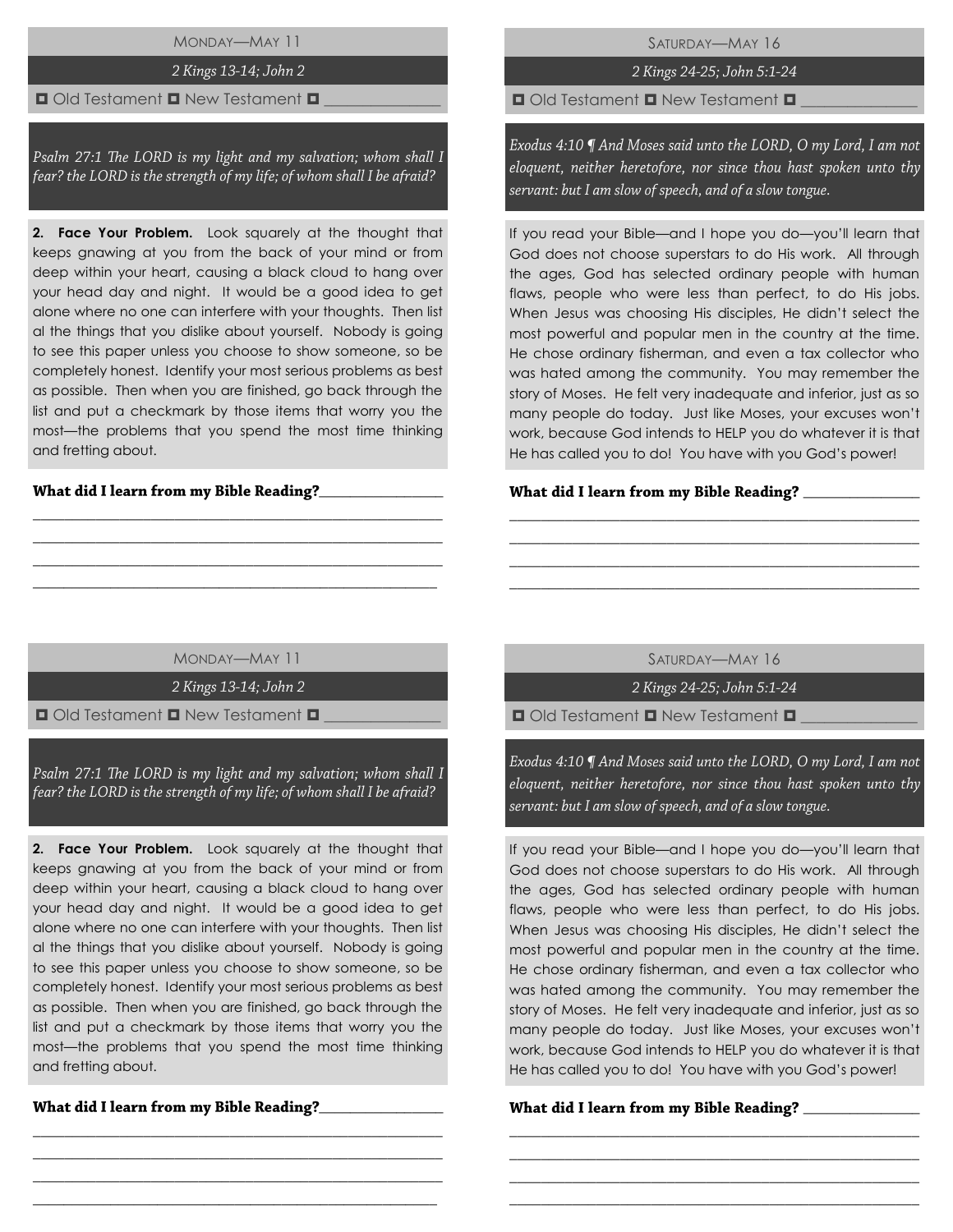# FRIDAY—MAY 15

## 2 Kings 22-23; John 4:31-54

# $\Box$  Old Testament  $\Box$  New Testament  $\Box$

2 Corinthians 12:10 Therefore I take pleasure in infirmities, in reproaches, in necessities, in persecutions, in distresses for Christ's sake: for when I am weak, then am I strong.

**God knows and God cares.** When you yield those unchangeable situations to the Lord, you can be assured of God's love and acceptance. By yielding, you are saying, "Lord, I want Your will for my life, not because I'm a superhuman, but because You promised to help those who admit their weaknesses. I'm depending on YOUR strength to make something beautiful out of my life." The Bible teaches us to reveal this humble dependence on the Lord, and He will honor it! Did you know that God sees you when you hurt? He knows the deep fears and frustrations that you think no one understands. He knows the longings of your heart, and He's always there to be with you when you're alone.

#### What did I learn from my Bible Reading?

TUESDAY—MAY 12

# 2 Kings 15-16; John 3:1-18

 $\Box$  Old Testament  $\Box$  New Testament  $\Box$ 

#### Proverbs 17:17

A friend loveth at all times, and a brother is born for adversity.

**Find a True Friend.** Now you're ready to take some action to improve your circumstances. It would be a good idea to select someone you trust, a person in whom you have confidence. This should be an adult who understands the problems of a young person. Perhaps it will be a parent, teacher, or pastor. Ask the Lord to guide you to the right person. Take that list to that trusted leader and go over it with him/her, discussing each one of your problems. Talk openly about your feelings, asking your guide to make suggestions about the difficulties that concern you.

#### What did I learn from my Bible Reading?\_\_\_\_

# FRIDAY—MAY 15

\_\_\_\_\_\_\_\_\_\_\_\_\_\_\_\_\_\_\_\_\_\_\_\_\_\_\_\_\_\_\_\_\_\_\_\_\_\_\_\_\_\_\_\_\_\_\_\_\_\_\_\_ \_\_\_\_\_\_\_\_\_\_\_\_\_\_\_\_\_\_\_\_\_\_\_\_\_\_\_\_\_\_\_\_\_\_\_\_\_\_\_\_\_\_\_\_\_\_\_\_\_\_\_\_ \_\_\_\_\_\_\_\_\_\_\_\_\_\_\_\_\_\_\_\_\_\_\_\_\_\_\_\_\_\_\_\_\_\_\_\_\_\_\_\_\_\_\_\_\_\_\_\_\_\_\_\_  $\_$  , and the set of the set of the set of the set of the set of the set of the set of the set of the set of the set of the set of the set of the set of the set of the set of the set of the set of the set of the set of th

2 Kings 22-23; John 4:31-54

 $\Box$  Old Testament  $\Box$  New Testament  $\Box$ 

2 Corinthians 12:10 Therefore I take pleasure in infirmities, in reproaches, in necessities, in persecutions, in distresses for Christ's sake: for when I am weak, then am I strong.

**God knows and God cares.** When you yield those unchangeable situations to the Lord, you can be assured of God's love and acceptance. By yielding, you are saying, "Lord, I want Your will for my life, not because I'm a superhuman, but because You promised to help those who admit their weaknesses. I'm depending on YOUR strength to make something beautiful out of my life." The Bible teaches us to reveal this humble dependence on the Lord, and He will honor it! Did you know that God sees you when you hurt? He knows the deep fears and frustrations that you think no one understands. He knows the longings of your heart, and He's always there to be with you when you're alone.

\_\_\_\_\_\_\_\_\_\_\_\_\_\_\_\_\_\_\_\_\_\_\_\_\_\_\_\_\_\_\_\_\_\_\_\_\_\_\_\_\_\_\_\_\_\_\_\_\_\_\_\_ \_\_\_\_\_\_\_\_\_\_\_\_\_\_\_\_\_\_\_\_\_\_\_\_\_\_\_\_\_\_\_\_\_\_\_\_\_\_\_\_\_\_\_\_\_\_\_\_\_\_\_\_ \_\_\_\_\_\_\_\_\_\_\_\_\_\_\_\_\_\_\_\_\_\_\_\_\_\_\_\_\_\_\_\_\_\_\_\_\_\_\_\_\_\_\_\_\_\_\_\_\_\_\_\_  $\_$  , and the set of the set of the set of the set of the set of the set of the set of the set of the set of the set of the set of the set of the set of the set of the set of the set of the set of the set of the set of th

## \_\_\_\_\_\_\_\_\_\_\_\_\_\_\_

TUESDAY—MAY 12

\_\_\_\_\_\_\_\_\_\_\_\_\_\_\_\_\_\_\_\_\_\_\_\_\_\_\_\_\_\_\_\_\_\_\_\_\_\_\_\_\_\_\_\_\_\_\_\_\_\_\_\_ \_\_\_\_\_\_\_\_\_\_\_\_\_\_\_\_\_\_\_\_\_\_\_\_\_\_\_\_\_\_\_\_\_\_\_\_\_\_\_\_\_\_\_\_\_\_\_\_\_\_\_\_ \_\_\_\_\_\_\_\_\_\_\_\_\_\_\_\_\_\_\_\_\_\_\_\_\_\_\_\_\_\_\_\_\_\_\_\_\_\_\_\_\_\_\_\_\_\_\_\_\_\_\_\_ \_\_\_\_\_\_\_\_\_\_\_\_\_\_\_\_\_\_\_\_\_\_\_\_\_\_\_\_\_\_\_\_\_\_\_\_\_\_\_\_\_\_\_\_\_\_\_\_\_\_\_\_

2 Kings 15-16; John 3:1-18

 $\Box$  Old Testament  $\Box$  New Testament  $\Box$ 

Proverbs 17:17

A friend loveth at all times, and a brother is born for adversity.

**Find a True Friend.** Now you're ready to take some action to improve your circumstances. It would be a good idea to select someone you trust, a person in whom you have confidence. This should be an adult who understands the problems of a young person. Perhaps it will be a parent, teacher, or pastor. Ask the Lord to guide you to the right person. Take that list to that trusted leader and go over it with him/her, discussing each one of your problems. Talk openly about your feelings, asking your guide to make suggestions about the difficulties that concern you.

\_\_\_\_\_\_\_\_\_\_\_\_\_\_\_\_\_\_\_\_\_\_\_\_\_\_\_\_\_\_\_\_\_\_\_\_\_\_\_\_\_\_\_\_\_\_\_\_\_\_\_\_ \_\_\_\_\_\_\_\_\_\_\_\_\_\_\_\_\_\_\_\_\_\_\_\_\_\_\_\_\_\_\_\_\_\_\_\_\_\_\_\_\_\_\_\_\_\_\_\_\_\_\_\_ \_\_\_\_\_\_\_\_\_\_\_\_\_\_\_\_\_\_\_\_\_\_\_\_\_\_\_\_\_\_\_\_\_\_\_\_\_\_\_\_\_\_\_\_\_\_\_\_\_\_\_\_ \_\_\_\_\_\_\_\_\_\_\_\_\_\_\_\_\_\_\_\_\_\_\_\_\_\_\_\_\_\_\_\_\_\_\_\_\_\_\_\_\_\_\_\_\_\_\_\_\_\_\_\_

## What did I learn from my Bible Reading?\_\_\_\_\_